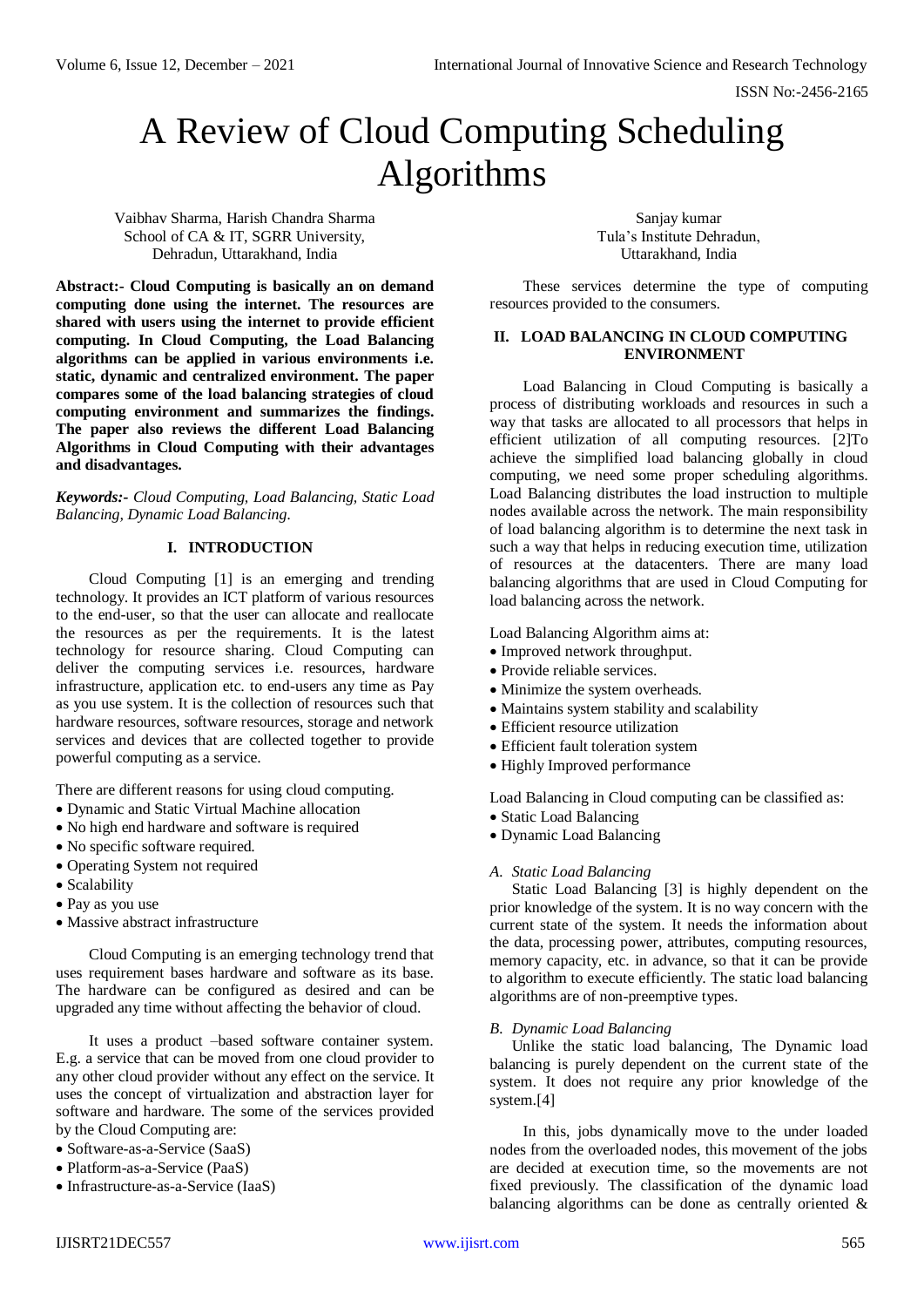ISSN No:-2456-2165

distributed spreading across the network. Dynamic load balancing can be classified as distributed and nondistributed algorithms.[5][6]

#### **Cloud Sim simulator can be used for simulating the load balancing algorithm and measuring its effectiveness. [7]**

# **III. ALGORITHMS FOR LOAD BALANCING**

Load Balancing is one of the most important topic in the Cloud Computing. At any particular moment, a certain node is overloaded with maximum load then the load must be shared with other under loaded nodes to achieve the efficient resource utilization for the minimum completion time of specified tasks. Load Balancing helps to avoid the overloading and under loading of any nodes in the Cloud Computing environment.

It helps in efficient use of the computing resources, resource utilization, increased throughput, less waiting time, reduced power consumption, etc. There are many algorithms to achieve the load balancing in Cloud Computing, some of them are described below:

#### *A. Round Robin Algorithm*

Round Robin [8] is a simple algorithm that work as a circular queue. It allocates the task to the next VM in circular queue fashion irrespective of the load on the particular VM. At every particular time, when a task assigned to a VM, it moves to the end of the queue. In this algorithm, hardware resource allocates a time slice to execute a task on each node. It provides higher performance as compared to FCFS (First Come First Serve), but in some scenarios when time slice is huge then it behaves like FCFS.

# *B. Weighted Round Robin Algorithm*

Weighted Round Robin algorithm is a modified form of Round Robin. Unlike the Round Robin, it considers the resource capacity of the VM and the VM with higher capacity get the maximum number of task. Servers can be allocated a weight, which represents the processing power of VM. [10].

#### *C. Dynamic Round Robin Algorithm*

The Dynamic Round Robin algorithm is designed to reduce the energy consumption in the system. It can be described by the following steps:

- If the physical machine has completed its execution then it will go into retiring state means it will not accept any more VM and the system will shut down after completing its execution.
- If the system stuck in to the retiring state for quite a long period of time then the VM can be shifted to a different physical machine.

# *D. Throttled Load Balancer*

The Throttled Load Balancer is totally based on the request and allocation of the Virtual Machine. In this, client first request to the load balancer to check which VM can hold the particular load and perform task easily. It also shows that which VM is available and which VM is busy.

This status is recorded in a Table called VM state table. If the request matches with the any VM state and capacity, it is accepted otherwise the request is send to queue. [10]

#### *E. Central Load Balancer*

It is the updated or modified form of Throttled Load Balancer. The central load balancer also maintains a table which contains the id and states of virtual machine. It balances the load among VM using various hardware resources. The preference of VM is also recorded along with the state of the VM. The preference usually calculated by the speed of the processor and the capacity of the memory [13]. For any request, the highest order VM is checked in the table, if is available then it is allocated for the request else the next order VM is checked. The process will continue untila VM is found for the particular request.

This algorithm can efficiently balance the load in any extreme heterogeneous conditions, however it has a drawback as well. All the requests are returned to central load balancer, which create overheads on the load balancer.

#### *F. Active Monitoring Load Balancing (AMLB) Algorithm*

AMLB is designed to minimize the response time in Cloud Computing environment. It maintains a table that consist of the data structure of virtual machine. For any request, it checks for the VM with minimal load or the VM in idle state and return the VM id. It is then the responsibility of Data Center Controller to assign the VM id to the particular request. Data Center then inform the load balancer about the allocated VM to the request.

# *G. VM Assigned Load Balancing Algorithm*

It is similar to the Active Monitoring Load Balancing Algorithm (AMLB). It also maintains a table of VM. When any request arrives, the load balancer search throughout the VM table to find the least loaded VM to allocate for the request. If found, then it checks if this VM is selected in the last iteration. If no, then this VM is selected. Otherwise the next VM with least load is selected. The load balancer then returns the VM is to the Data Center.

#### *H. Load Balancing Min-Min Algorithm*

Min-Min is a simple algorithm used to provide the enhanced performance. It picks the task with minimal execution time. It helps in scheduling the task with least execution time and improve the overall produce period. In this, the task with minimum execution time are executed first and the task with larger execution time are executed at last. Thus, if the task with larger execution time are more than the task with low execution time, it gives the poor resource utilization and the larger task have to wait for the smaller task to finish first.[9]

# *I. Load Balancing Improved Min-Min(LBIMM)*

The Min-Min [10] algorithm is improved to minimize the completion time of jobs, it called as Load balancing improved Min-Min algorithm (LBIMM). LBIMM executes same as Min-Min algorithm, but it picks the task with minimum execution time from the highly loaded resource and calculate the least completion time of the task on the other available resources. In this, if the total execution time generated by LBIMM is less than Min-Min than the task is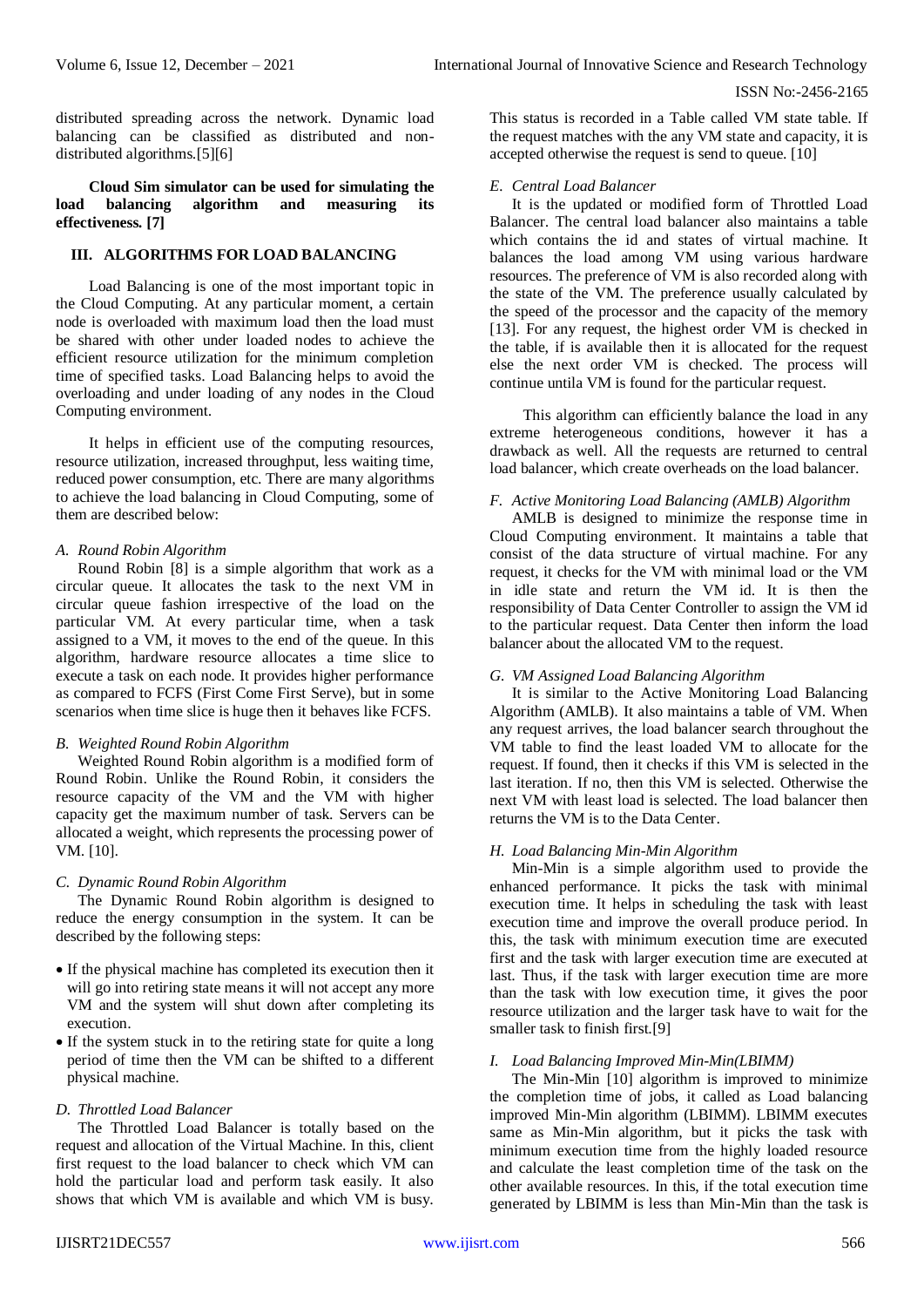submitted to the resource that produce it and time of the resources gets updated.

#### *J. Max-Min Algorithm*

Max-Min algorithm overcome the drawback of Min-Min algorithm where the task with larger execution time are greater than the task with minimum execution time. In Max-Min algorithm, the task with maximum execution task are selected first to execute and after the complete execution of larger task, the task with minimum execution time are executed.

#### *K. User Priority Awarded Load Balance Improved Min-Min*

User preference used by H. Chen et. al. [11] is included with LBIMM rule to develop PA-LBIMM. The algorithm works on two teams. All tasks are divided into two group G1 and G2, G1 is for high priority task group G2 is for ordinary task. The high priority tasks are executed first Min-Minalgorithm. The ordinary priority tasks are scheduled next. Finally load balancing algorithm produces makes pan of the executed task. [10]

#### *L. Opportunistic Load Balancing (OLB)*

Opportunistic Load Balancing (OLB) is a static/fixed load balancing algorithm, so it do not consider the current load as well as the prior information of the resources. OLB continuously tries to keep all the nodes busy in the system. OLB assign the tasks to the nodes randomly and doesn't consider the execution time of the task. This results in slow processing of the task.

#### *M. Honey Bee Foraging*

Honey Bee is a nature motivated decentralized load balancing algorithm which helps to achieve the load across the resources through local server action and enhanced the throughput. In this, the current load of a node is calculated then the states of the VM are set accordingly. The VM are then grouped according to their current load then the task from the higher load VM are assigned to the VM with minimal load. It reduces the response time of VM and the waiting time of particular task.

Honeybee Foraging servers are divided into virtual server having its own queue to maintain the server request and compute its processing time.

- Calculate profit for certain request. Profit can be set as needed. Generally calculating request takes the time of the waiting and CPU time.
- It uses response time as a parameter.
- The server stays only when the profit is high, or else proceeds forage by indicating that whether the state is loaded, overloaded or under loaded**.**
- *N. Exponential Smoothing Based Weighted Least Connection(ESBWLC)*

ESBWLC algorithm uses the information from the previous data and historical data and makes efficient choice of all the information as classical knowledge and categorize the knowledge through smoothing issue to create a deeper impact through the new knowledge. It collects the information by using the advantages of electronic equipment, power, memory, variety of connections, etc.

# *O. Weighted Active Monitoring Load Balancing*

Various VM have different efficiency and processing power, So the weights can be allocated to VMs by accessible processing power of VM. The next VM allocation can be done by choosing the powerful VM according the assigned weights of particular VM. The approach is projected by Harish Sharma et. al [3] which is unification of Weighted Round Robin and Active Monitoring Load Balancing algorithms. Thus the allocation of VM is done using not only the load but the processing capability of the VM. This approach overcome the drawback of Active Monitoring Load Balancing algorithm.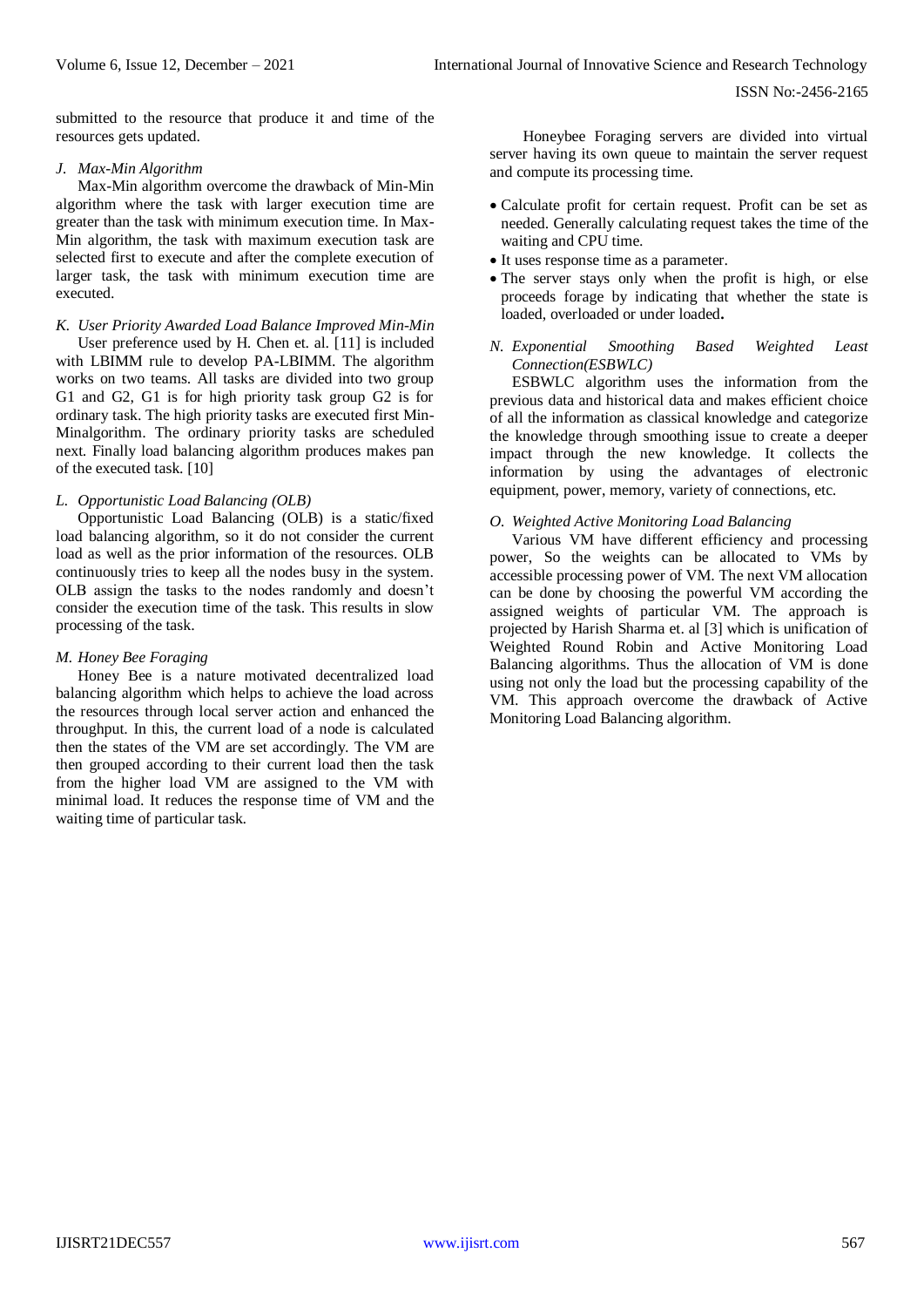| S.no.          | <b>Algorithm</b>                       | <b>Description</b>                               | <b>Advantage</b>         | <b>Disadvantage</b>                   |
|----------------|----------------------------------------|--------------------------------------------------|--------------------------|---------------------------------------|
| $\mathbf{1}$   | Round Robin                            | Request allocation is done only for limited      | distributed<br>Load is   | No prior information of the           |
|                |                                        | time period                                      | equally                  | task. For a larger task               |
|                |                                        |                                                  |                          | context switching increases.          |
| $\mathfrak{2}$ | Weighted<br>Round                      | VM weight is assigned according to the           | Optimal<br>resource      | Processing time not taken             |
|                | Robin                                  | processing capacity only                         | utilization              | into consideration, can lead          |
|                |                                        |                                                  |                          | to slow execution of tasks.           |
| 3              | Round<br>Dynamic                       | Maintains retiring state of the VM               | Reduced<br>power         | Not idle for large data               |
|                | Robin                                  |                                                  | consumption              | centers.                              |
| $\overline{4}$ | Throttled<br>LB                        | Maintain states of VM i.e. busy or idle          | Load is distributed      | Current state of the VM is            |
|                | Algorithm                              |                                                  | evenly<br>all<br>across  | considered<br>before<br>not           |
|                |                                        |                                                  | nodes                    | allocation                            |
| 5              | Central<br>Load                        | Maintains the states of all available VM         | Centrally<br>load        | Priority is fixed.                    |
|                | Balancer                               |                                                  | balancing approach       |                                       |
| 6              | Active<br>Monitoring                   | The request to allocated to the least loaded     | Current<br>load<br>is    | <b>Does</b><br>consider<br>the<br>not |
|                | Load Balancing                         | VM                                               | considered<br>before     | processing power of the               |
|                |                                        |                                                  | allocation               | particular VM                         |
| $\sqrt{ }$     | $\mathbf{L}\mathbf{B}$<br>VM<br>Assign | VM is allocated as and when available            | Proper utilization of    | NA                                    |
|                | Algorithm                              |                                                  | <b>VMs</b>               |                                       |
| $8\,$          | Weighted<br>Active                     | All available VM's are assigned a weight         | Processing power and     | It increases the complexity           |
|                | Monitoring<br>LB                       | according to their processing power.             | weights of the VM is     |                                       |
|                | Algorithm                              |                                                  | considered<br>before     |                                       |
|                |                                        |                                                  | allocation               |                                       |
| 9              | Min-Min Algorithm                      | Allocate tasks with least execution time         | Simple to execute        | Does not consider existing            |
|                |                                        | first.                                           |                          | load and tasks with large             |
|                |                                        |                                                  |                          | execution time                        |
| 10             | Load<br>Balancing                      | From the all available task, the task with       | Overall<br>completion    | Does not consider priority            |
|                | Improved Min- Min                      | smallest completion time from                    | time is reduced          |                                       |
|                | <b>LBIMM</b>                           | the most densely loaded resource is              |                          |                                       |
|                |                                        | calculated. If it is less than make span of      |                          |                                       |
|                |                                        | Min-Min then the task is assigned again to       |                          |                                       |
|                |                                        | the resource that produces it. The same          |                          |                                       |
|                |                                        | process is repeated.                             |                          |                                       |
| 11             | Max Min Algorithm                      | Allocates task with higher execution time        | Reduced make span        | Shorter jobs have to wait             |
|                |                                        | first.                                           | with respect to Min-     | until all the tasks with higher       |
|                |                                        |                                                  | Min                      | execution time finishes.              |
| 12             | Priority<br>User                       | According to user priority, divides the task     | Considers the priority   | No specific deadline                  |
|                | Awarded<br>Improved                    | in two groups                                    | and make span            |                                       |
|                | Min-Min                                |                                                  |                          |                                       |
| 13             | Opportunistic<br>Load                  | static load balancing algorithm<br>Uses          | Try<br>Keep<br>to<br>all | Previous load on VM is not            |
|                | Balancing (OLB)                        | attempt to allocate selected job available in    | available VM busy        | considered                            |
|                |                                        | <b>VM</b>                                        |                          |                                       |
| 14             | Honey Bee Foraging                     | Distributed<br>load<br>balancing<br>for<br>self- | Highly<br>suited<br>for  | Resource increased but not            |
|                |                                        | organization                                     | heterogeneous            | efficiency                            |
|                |                                        |                                                  | environment              |                                       |
| 15             | Weighted<br>Least                      | Assign work to the node having the               | Efficient<br>Load        | consider<br>Does<br>not<br>the        |
|                | Connection                             | minimum number of connection                     | Balancing                | processing speed                      |
|                |                                        |                                                  |                          |                                       |
| 16             | Exponential                            | are assigned according to<br>Task<br>the         | Each VM is examined      | <b>Calculations are Complex</b>       |
|                | Smoothing<br>Forecast                  | processing power and memory of the node.         |                          |                                       |
|                | based<br><b>WLC</b>                    |                                                  |                          |                                       |
|                | (ESBWLC)                               |                                                  |                          |                                       |

Table 1: Advantage and Disadvantages of Load Balancing Algorithm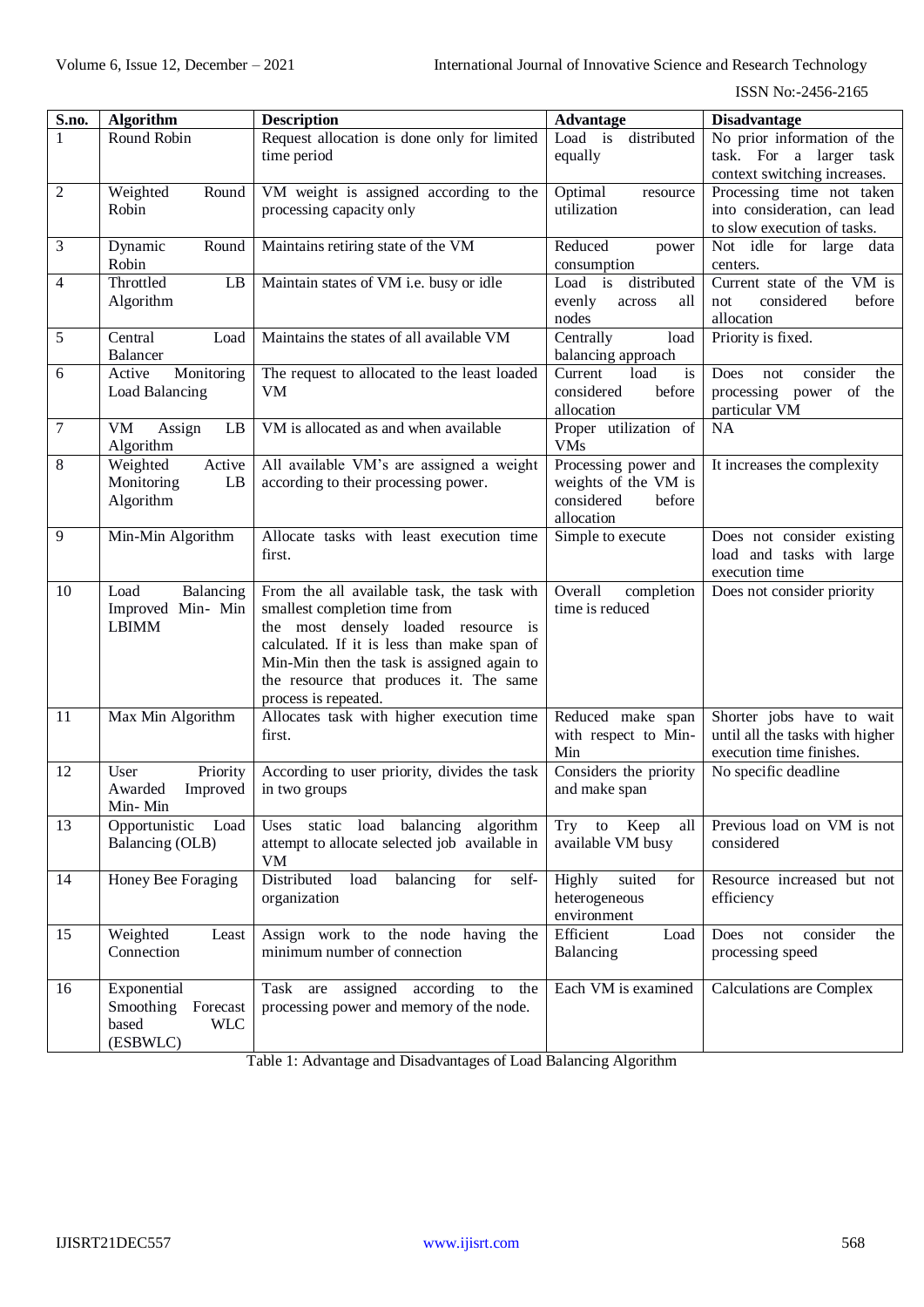| <b>Algorithm</b>         | <b>Environment</b> | <b>Challenges</b>                                                                         |
|--------------------------|--------------------|-------------------------------------------------------------------------------------------|
| Min-Min                  | Static             | Starvation problem for the tasks with higher execution time                               |
| Max-Min                  | <b>Static</b>      | Starvation problem for the tasks with least execution time                                |
| Round Robin              | <b>Static</b>      | Lack of proper resource utilization                                                       |
| <b>OLB</b>               | <b>Static</b>      | Slow Executions                                                                           |
| Honey Bee                | Dynamic            | Takes more time to choose the appropriate VM                                              |
| <b>Active Clustering</b> | Dynamic            | Works on similar nodes, performance reduces with system diversity [18], power consumption |
| <b>ESWLC</b>             | Dynamic            | High complexity with more processing time                                                 |

Table 2 : Challenges in existing load balancing algorithm

| <b>Algorithm</b>         | <b>Static Load</b><br><b>Balancing</b> | <b>Dynamic Load</b><br><b>Balancing</b> | <b>Centralized Load</b><br><b>Balancing</b> | <b>Distributed Load</b><br><b>Balancing</b> |
|--------------------------|----------------------------------------|-----------------------------------------|---------------------------------------------|---------------------------------------------|
| Round Robin              |                                        |                                         |                                             |                                             |
|                          |                                        |                                         |                                             |                                             |
| Min-Min                  |                                        |                                         |                                             |                                             |
| Max-Min                  |                                        |                                         |                                             |                                             |
| <b>CLB</b>               |                                        |                                         |                                             |                                             |
| <b>LBMM</b>              |                                        |                                         |                                             |                                             |
| <b>Active Clustering</b> |                                        |                                         |                                             |                                             |
| <b>OLB</b>               |                                        |                                         |                                             |                                             |
| PA-LBIMM                 |                                        |                                         |                                             |                                             |
| WLC                      |                                        |                                         |                                             |                                             |
| <b>ESWLC</b>             |                                        |                                         |                                             |                                             |
| Honey Bee Foraging       |                                        |                                         |                                             |                                             |

Table 3: Load Balancing Environment for Different Algorithms



Fig. 1: Type of Load Balancing usage in different algorithms

# **IV. LOAD BALANCING APPROACH**

Virtual Machine (VM) migration is a process of moving VM from one physical host to the other. It is also a method which is used for load balancing at the server. Dynamic movement of VM is the server can give more options for load balancing:

- Non Live VM Migration
- Partial Migration
- Local Area Live VM Movement
- Live Storage Migration
- Network Connection Migration

# **V. CONCLUSION**

The load balancing in most important topic in cloud computing. It helps to improve and enhance the performance and throughput of the system. The paper collectively summarizes different load balancing algorithms of cloud computing along with their advantages and disadvantages. The above discussed load balancing algorithms focuses on increasing throughput, enhancing performance, reducing the response time and reducing the make span. The paper also summarizes the VM migration approach for load balancing in Cloud Computing environment.